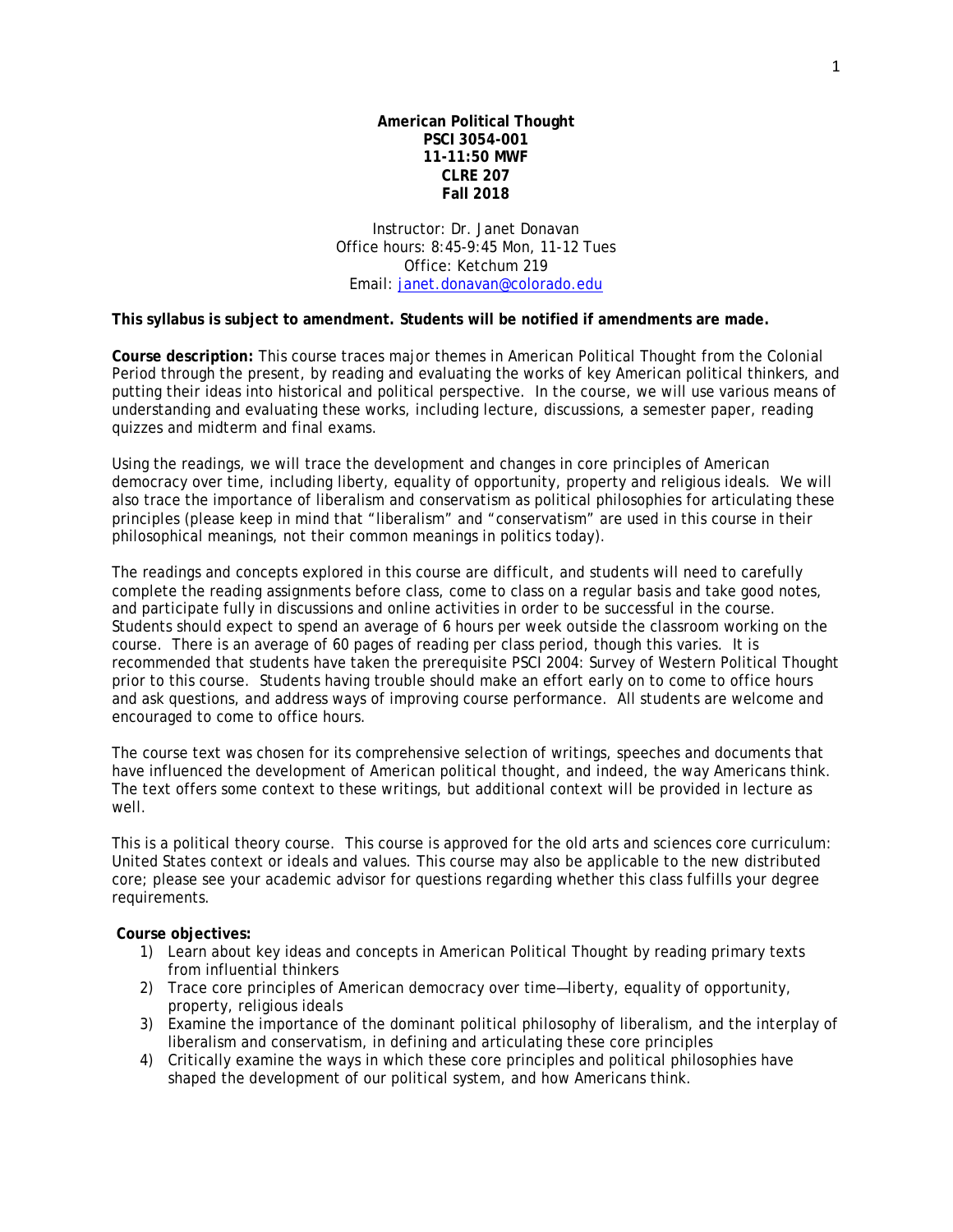### **Grading and scale:**

| Midterm exam                                           | 20                   | 93-100 | А     |
|--------------------------------------------------------|----------------------|--------|-------|
| Reading quizzes                                        | 10                   | 90-92  | А-    |
| <b>Online Activities</b><br>Paper<br><b>Final Exam</b> | 10<br>25<br>20<br>15 | 88-89  | $B+$  |
|                                                        |                      | 83-87  | B     |
|                                                        |                      | 80-82  | B-    |
| Attendance<br>Total                                    | 100                  | 78-79  | $C+$  |
|                                                        |                      | 73-77  | C     |
|                                                        |                      | 70-72  | $C -$ |
|                                                        |                      | 60-69  | D     |
|                                                        |                      | ~< 59  | F     |
|                                                        |                      |        |       |

## **Required Text:**

Isaac Kramnick and Theodore Lowi, eds. *American Political Thought: A Norton Anthology.* Norton: New York. ISBN-13: 978-0-393-92886-0

### Course Requirements:

**Midterm exam:** All students must take the midterm exam in class. The exam will be given in 2 parts on Friday, October 12 and Monday, October 15. The exam will consist of a combination of term identifications and essay questions. More information on the format of the exam will be given later in the semester, and a study guide will be provided. The exam is worth 25 points of the final grade and is required to receive a passing grade in the course. Make-up exams will be given only in cases of documented medical or family emergency, religious observances or university absences related to participation in university-sanctioned activities. If it is physically possible, the instructor must be notified in advance of such an emergency. All make-ups are at the instructor's discretion and would be in a different format than the original.

**Reading quizzes:** We will have at least 8 reading quizzes over the course of the semester, worth 2 points each. Only 5 quizzes will count toward the final grade, with the lowest scores being dropped, for a total of 10 points for the semester. These quizzes are unannounced pop quizzes, with the purpose of holding students accountable for completing the readings before class begins. There are no makeups for reading quizzes.

**Online Activities:** We will conduct two online activities at the beginning of November that are designed to engage students in understanding shifts in American political thought in the 20<sup>th</sup> century. These activities will also help prepare students for the paper that is due at the end of the month. The two activities are valued at 5 points each, for a total of 10 points. There will be no class meetings on November 2 & 5 to accommodate these activities. Additional information will be provided later in the semester.

**Paper:** Each student will choose from a list of topics and complete a 4-5 page paper, double-spaced, in a standard font with 1" margins. The paper must include a bibliography, which does not count toward the page requirement. More information on the paper will be given later in the semester. The paper is worth 25 points of the final grade, and is required to receive a passing grade in the class. The paper must be submitted online on Fri, November 30. Students are responsible for the electronic document being readable. Late papers will receive a 1 point deduction per day.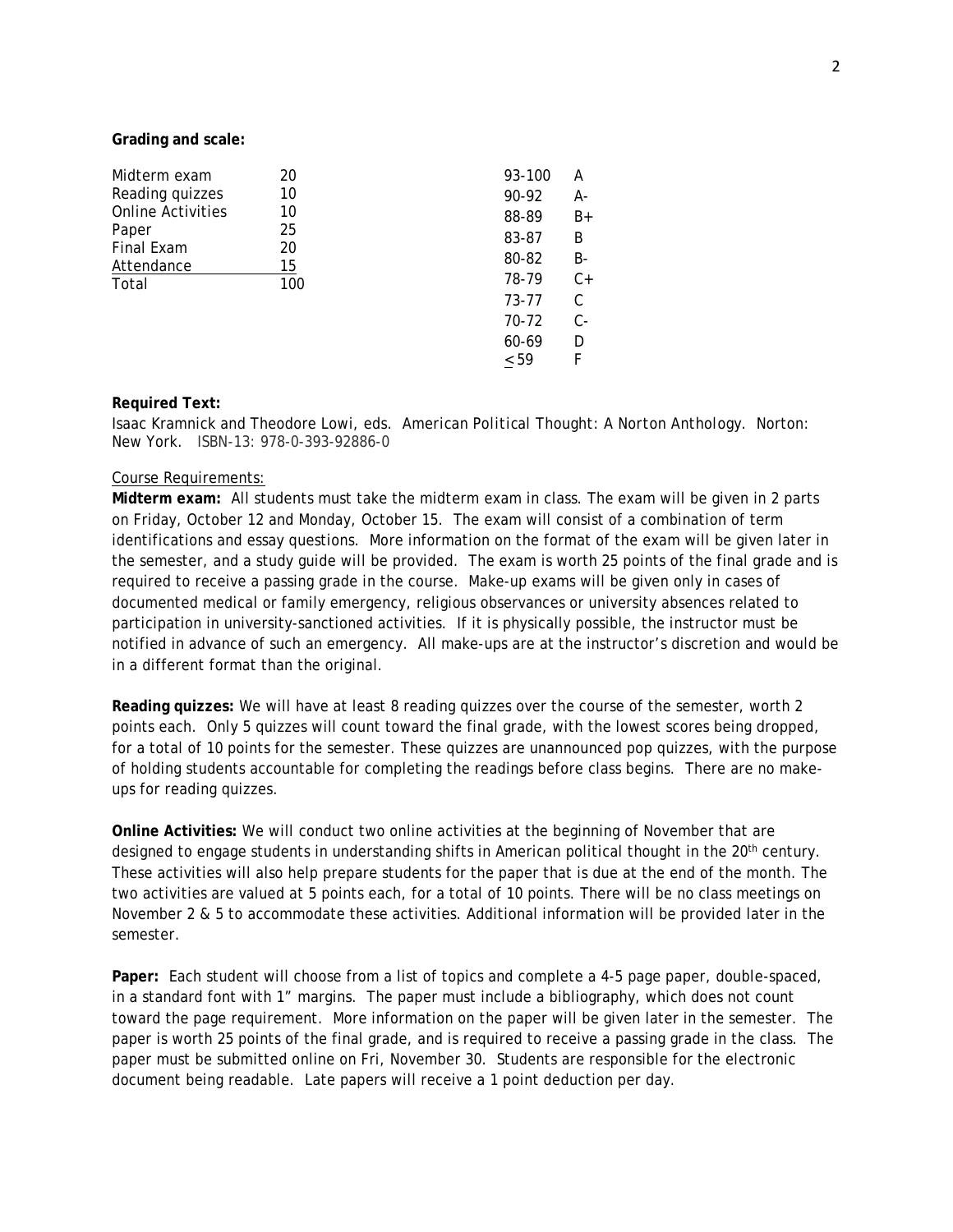**Final exam:** All students must take the final exam at the assigned time of **Sunday, December 16, 7:30-9pm**. The final will consist of term identifications and essay questions. One essay question will be comprehensive; the rest of the exam will cover material since the midterm. More information on the format of the exam will be given later in the semester. The exam is worth 25 points of the final grade and is required to receive a passing grade in the course. Make-up finals will be given only in cases of documented medical or family emergency, religious observances or university absences related to participation in university-sanctioned activities, or with documentation of a final exam time conflict in accordance with CU policy. Again, if it is physically possible, the instructor must be notified in advance of such an emergency. All make-ups are at the instructor's discretion and would be in a different format than the original.

**Attendance:** Students are required to attend class regularly for the entire class period. Only documented medical or family emergencies, religious observances or university absences related to participation in university-sanctioned activities will be excused. A ½ point will be deducted for each unexcused absence, which may include coming to class late or leaving early. If physically possible, the instructor must be notified in advance of an expected absence. Whether or not an absence is excused is at the discretion of the instructor. All students may miss one class period without excuse or penalty. Attendance is valued at 15 points of the final grade.

# Course policies:

**Course communications:** Email is the official mode of communication for the University of Colorado at Boulder. Students are required to regularly check their university-registered email (at least every 48 hours) for updates regarding the course. Students are responsible for receiving any messages sent by the instructor to the class email list, or individually to the student. Students are responsible for ensuring that any email sent by the student to the instructor or TA is received. In addition, students are responsible for checking the D2L site for the course regularly.

**Contacting the Instructor:** Please feel free to contact me with questions about the course. The best ways to reach me are to come by office hours, or to email. You may also call my office phone, but that is a less efficient means of reaching me. I always answer email within 48 hours, so if you do not receive a reply, that means I did not get your email and you should try to contact me again. When addressing me, please address me in person or in email as Janet, Dr. Donavan or Professor Donavan.

**Course Etiquette:** Students are expected to come to class on time and stay the entire time. If it is necessary to come late or leave early, please let me know in advance. If your schedule does not permit you to be on time and in class on a regular basis, please take another course. Students are expected to be respectful of each other and of the instructor; lively debate is encouraged, but personal attacks are prohibited. These guidelines should be obvious, and they will help to make the course a more enjoyable experience for all. For more information on University requirements regarding classroom behavior please see<http://www.colorado.edu/policies/classbehavior.html> and at [http://www.colorado.edu/studentaffairs/judicialaffairs/code.html#student\\_code.](http://www.colorado.edu/studentaffairs/judicialaffairs/code.html#student_code)

**Electronic Devices:** Electronic devices, including computers, tablets and mobile phones, are prohibited in class. The use of these devices causes serious disruption in class and affects the learning of other students. Computers, phones and other devices must be turned off and put away during class. Exceptions to this policy are at the instructor's discretion.

# University policies: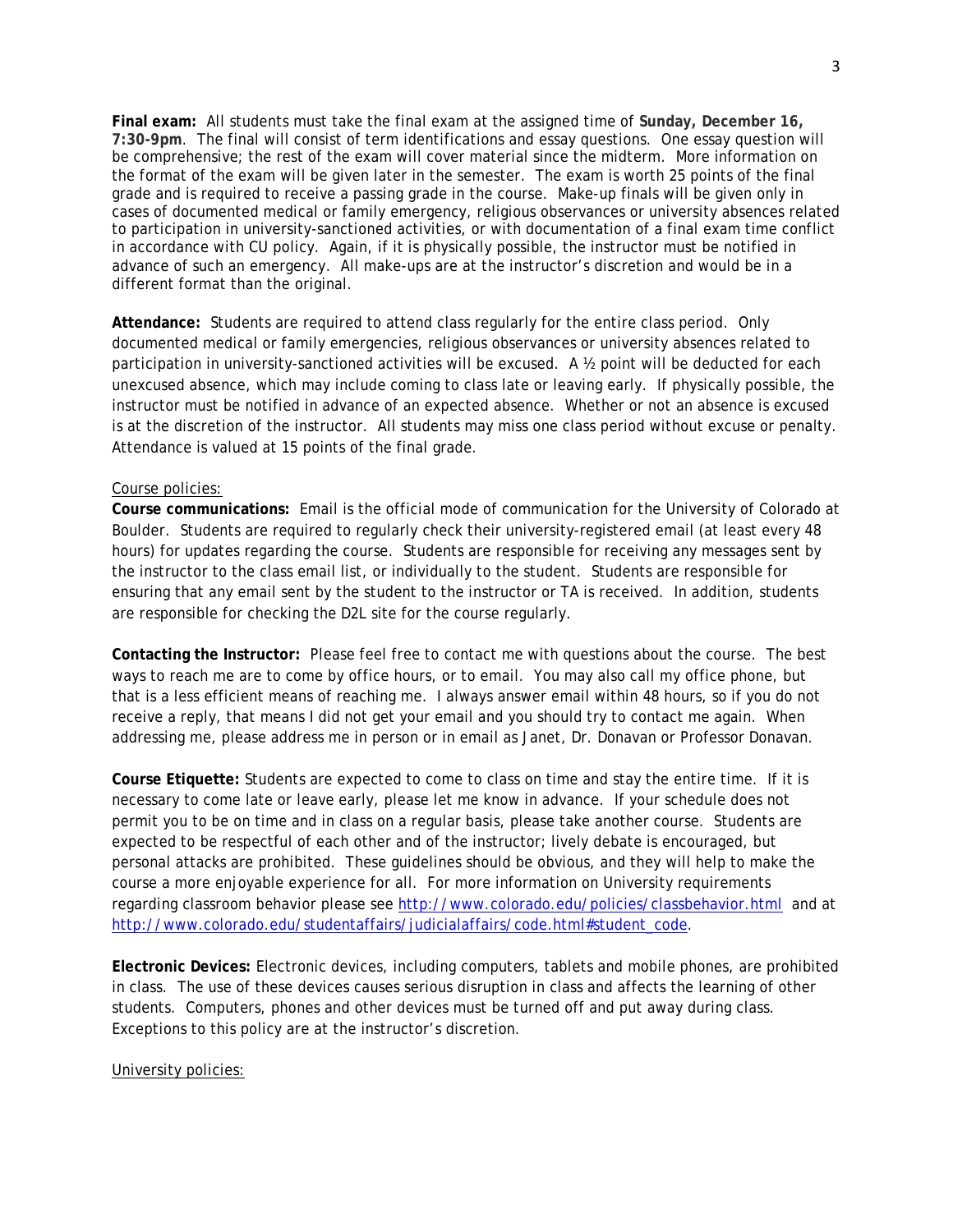### ACCOMMODATION FOR DISABILITIES

If you qualify for accommodations because of a disability, please submit your accommodation letter from Disability Services to your faculty member in a timely manner so that your needs can be addressed. Disability Services determines accommodations based on documented disabilities in the academic environment. Information on requesting accommodations is located on the [Disability](http://www.colorado.edu/disabilityservices/students)  [Services website.](http://www.colorado.edu/disabilityservices/students) Contact Disability Services at 303-492-8671 or [dsinfo@colorado.edu](mailto:dsinfo@colorado.edu) for further assistance. If you have a temporary medical condition or injury, see [Temporary Medical Conditions](http://www.colorado.edu/disabilityservices/students/temporary-medical-conditions) under the Students tab on the Disability Services website.

### CLASSROOM BEHAVIOR

Students and faculty each have responsibility for maintaining an appropriate learning environment. Those who fail to adhere to such behavioral standards may be subject to discipline. Professional courtesy and sensitivity are especially important with respect to individuals and topics dealing with race, color, national origin, sex, pregnancy, age, disability, creed, religion, sexual orientation, gender identity, gender expression, veteran status, political affiliation or political philosophy. Class rosters are provided to the instructor with the student's legal name. I will gladly honor your request to address you by an alternate name or gender pronoun. Please advise me of this preference early in the semester so that I may make appropriate changes to my records. For more information, see the policies on [classroom behavior](http://www.colorado.edu/policies/student-classroom-and-course-related-behavior) and the [Student Code of Conduct.](http://www.colorado.edu/osccr/)

### HONOR CODE

All students enrolled in a University of Colorado Boulder course are responsible for knowing and adhering to the Honor Code. Violations of the policy may include: plagiarism, cheating, fabrication, lying, bribery, threat, unauthorized access to academic materials, clicker fraud, submitting the same or similar work in more than one course without permission from all course instructors involved, and aiding academic dishonesty. All incidents of academic misconduct will be reported to the Honor Code [\(honor@colorado.edu\)](mailto:honor@colorado.edu); 303-492-5550). Students who are found responsible for violating the academic integrity policy will be subject to nonacademic sanctions from the Honor Code as well as academic sanctions from the faculty member. Additional information regarding the Honor Code academic integrity policy can be found at the [Honor Code Office website.](https://www.colorado.edu/osccr/honor-code)

# SEXUAL MISCONDUCT, DISCRIMINATION, HARASSMENT AND/OR RELATED RETALIATION

The University of Colorado Boulder (CU Boulder) is committed to fostering a positive and welcoming learning, working, and living environment. CU Boulder will not tolerate acts of sexual misconduct (including sexual assault, exploitation, harassment, dating or domestic violence, and stalking), discrimination, and harassment by members of our community. Individuals who believe they have been subject to misconduct or retaliatory actions for reporting a concern should contact the Office of Institutional Equity and Compliance (OIEC) at 303-492-2127 or cureport@colorado.edu. Information about the OIEC, university policies, [anonymous reporting,](https://cuboulder.qualtrics.com/jfe/form/SV_0PnqVK4kkIJIZnf) and the campus resources can be found on the [OIEC website.](http://www.colorado.edu/institutionalequity/)

Please know that faculty and instructors have a responsibility to inform OIEC when made aware of incidents of sexual misconduct, discrimination, harassment and/or related retaliation, to ensure that individuals impacted receive information about options for reporting and support resources.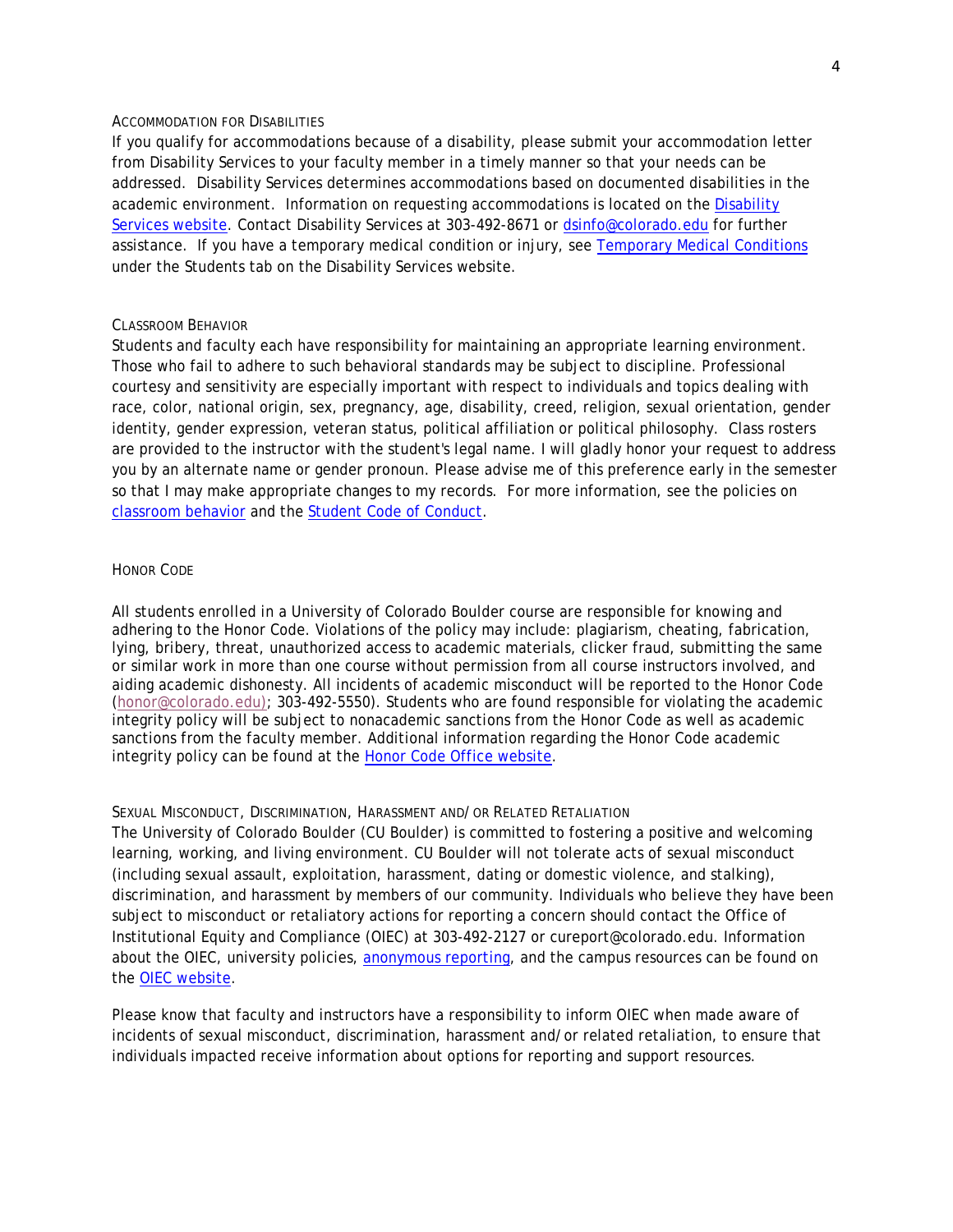RELIGIOUS HOLIDAYS

Campus policy regarding religious observances requires that faculty make every effort to deal reasonably and fairly with all students who, because of religious obligations, have conflicts with scheduled exams, assignments or required attendance. In this class, please contact the instructor during the first two weeks of the semester to make any accommodations.

See the [campus policy regarding religious observances](http://www.colorado.edu/policies/observance-religious-holidays-and-absences-classes-andor-exams) for full details.

Reading Schedule: Readings are to be completed BEFORE class on the assigned day. **Part I: Colonial Roots of American Political Thought, 1620-1760** Week 1: August 27, 29 & 31 Mon: Introduction to course, pass out syllabus Weds: Colonial roots of APT Readings: p. 1-23 (through Winthrop), p. 53-89 (begin with Franklin) Fri: Political theory of the Revolution Readings: p. 91-154 **Part II: The Founding, 1760-1791** Week 2: September 3, 5 & 7 Mon: Labor Day, NO CLASS Weds: The Constitution and its critics Readings: p. 155-244 (through Federalist #84- skim Articles of Confederation and Constitution if familiar) Fri: The Constitution and its critics (cont.) Readings: p. 244-283 Week 3: September 10, 12 &14 Mon: The Constitution and its critics (cont.) Readings: p. 285-296 **Part III: Democracy and Union, 1791-1865** Weds: The Federalist and Jeffersonian visions Readings: p. 297-319 (through Hamilton), p. 323-358 (through Second Inaugural Address), p. 364-375 (through Jefferson) Fri: The Federalist and Jeffersonian visions (cont.) Readings: p. 364-375 (through Jefferson) Week 4: September 17, 19 & 21 Mon: Jacksonian Democracy Readings: p. 389-395 (through Adams) p. 407- 464 (begin with Wright) Weds: Jacksonian Democracy (cont.) Readings: p. 407- 464 (begin with Wright) Fri: Individualism and Democracy Readings: p. 465-505 (through Whitman) Week 5: September 24, 26 & 28 Mon: Women in the Early Republic Readings: p. 505-588 (begin with Adams, through Stanton) Weds: Women in the Early Republic (cont.), Slavery and free labor Fri: Slavery and free labor Readings: p. 536-553(through Garrison)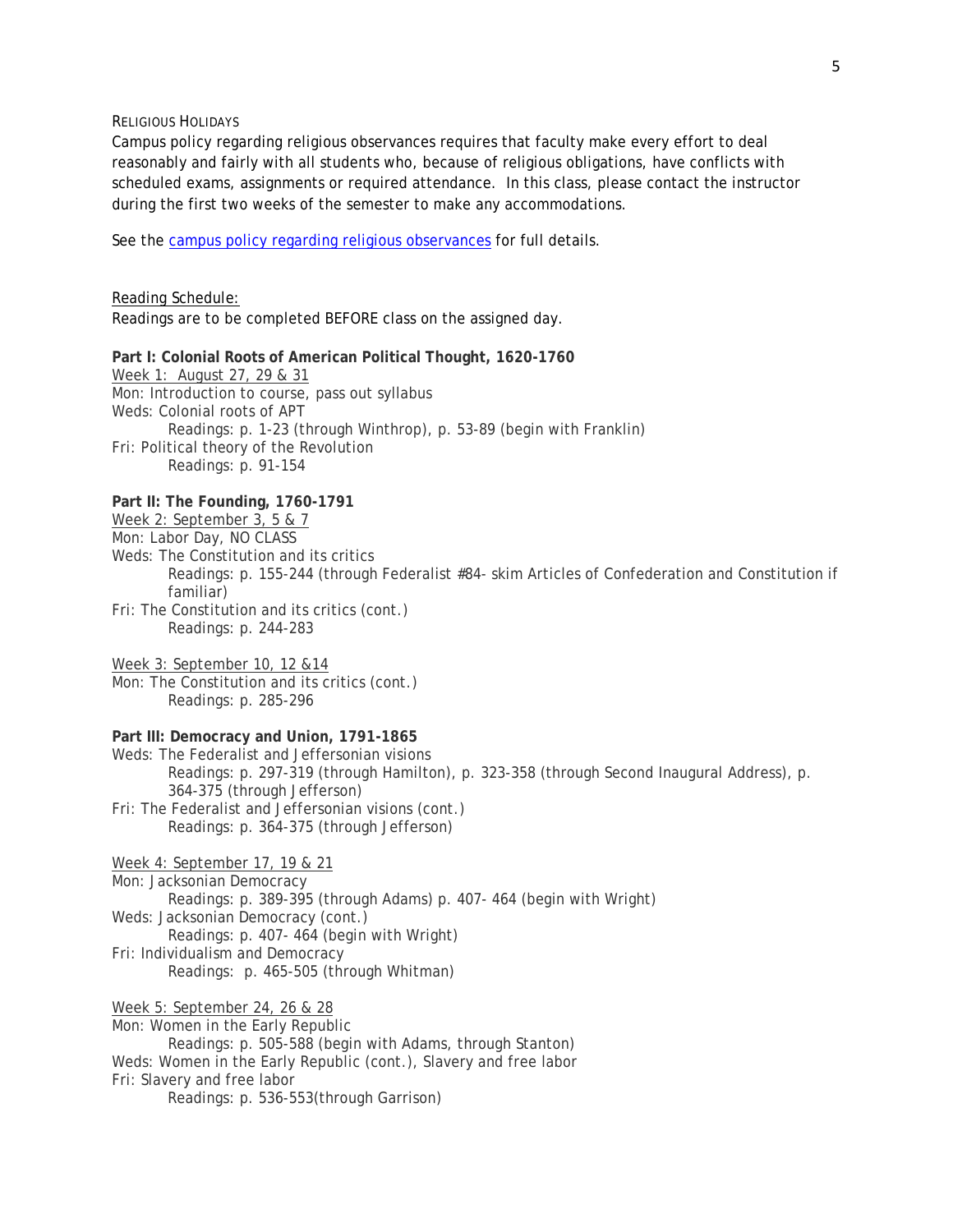Week 6: October 1, 3 & 5 Mon: Slavery and free labor Readings: p. 588-623 Weds: Slavery and free labor (cont.) Readings: p. 624-686

## **Part IV: Capitalism, Individualism and Reform, 1865-1932**

Fri: Social Darwinism, the Intellectuals and Populism Readings: p. 687-747 (through George)

Week 7: October 8, 10 & 12 Mon: Social Darwinism, the Intellectuals and Populism (cont.) Readings: p. 747-791 (through Donnelly) Weds: Social Darwinism, the Intellectuals and Populism (cont.) Readings: p. 796-815 Fri: **MIDTERM EXAM in class, Part I**

Week 8: October 15, 17 & 19 Mon: **MIDTERM EXAM in class, Part II** Weds: Imperialism and Race Readings: p. 893-941 Fri: Imperialism and Race (cont.) Readings: p. 942-987

Week 9: October 22, 24 & 26 Mon: Imperialism and Race(cont.) Weds: Voices of Dissent Readings: p. 816-892 (through Twelve Southerners) Fri: Voices of Dissent (cont.)

Week 10: October 29, 31 & November 2 Mon: The Progressive Era Readings: p. 988-1052 (through Dewey) Weds: The Progressive Era (cont.) Readings: p. 1052-1113 Fri: Understanding 20<sup>th</sup> Century American Political Thought Online Activity- Part 1 Readings: available online (no class meeting)

Week 11: November 5, 7 & 9 Mon: Understanding 20<sup>th</sup> Century American Political Thought Online Activity- Part 2 Readings: available online (no class meeting) Weds: The New Deal and its critics Readings: p. 1115-1164 (through Dewey) Fri: The New Deal and its critics (cont.) Readings: p. 1164-1210

**Part V: Leviathan and Liberalism, 1932-present** Week 12: November 12, 14 & 16 Mon: The Cold War Readings: p.1211-1263 Weds: The Cold War (cont.) Fri: The 1960s: Social and cultural upheaval Readings: p. 1264-1305 (through Savio)